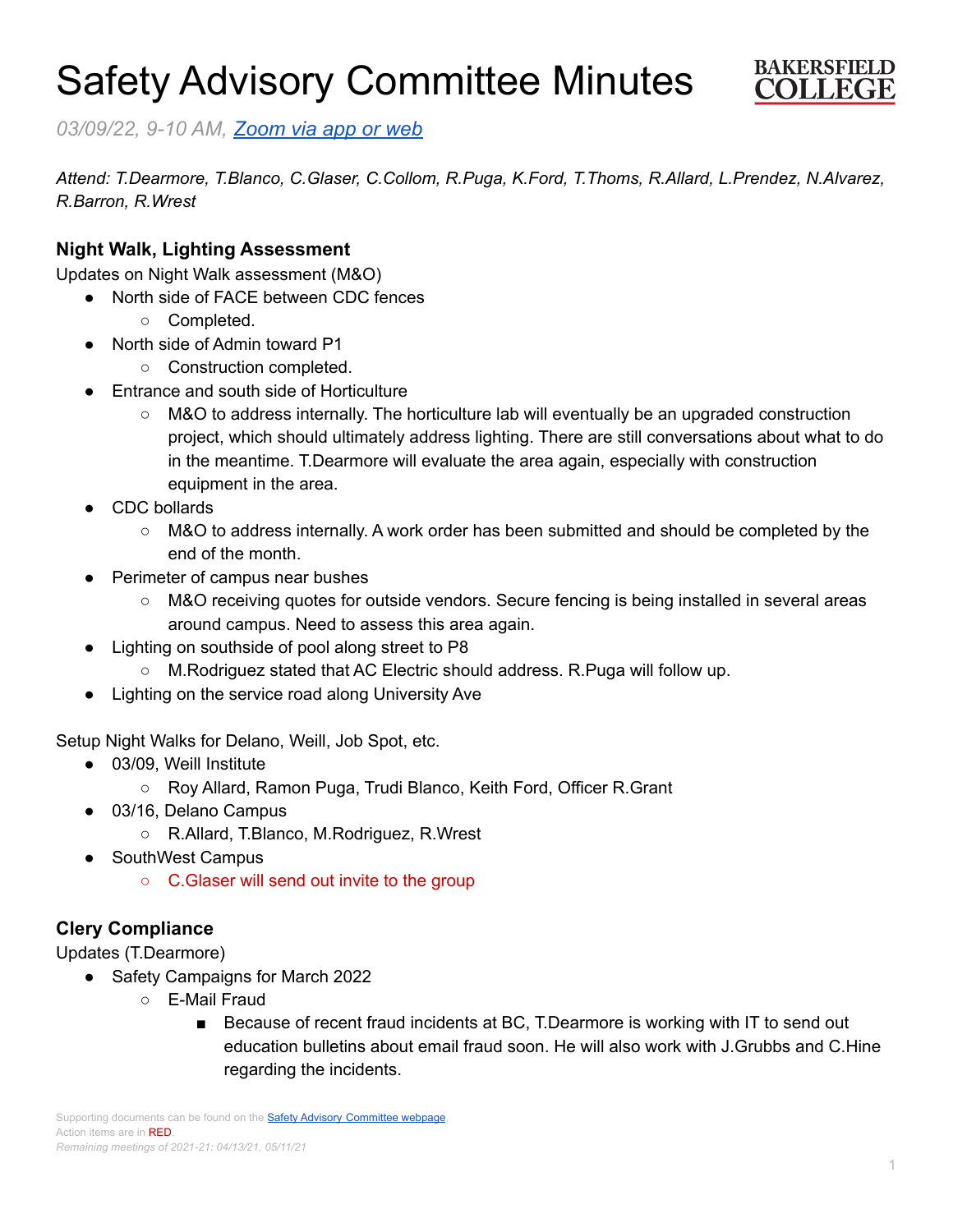# Safety Advisory Committee Minutes

#### *03/09/22, 9-10 AM, [Zoom](https://cccconfer.zoom.us/j/95588517472?pwd=OTV2dmFlMHN3dWkxRndrem1YL2dQQT09) via app or web*

- B.Redd is working with District IT to get education info on the KCCD Support website.
- Personal Safety
- **Law Enforcement Letters** 
	- College Safety Officers and T.Dearmore have worked to send out letters to local law enforcement agencies and most have responded with appropriate stats.
- **Report Exec Review** 
	- T.Dearmore is working on sorting this data.
- **Maxient Review** 
	- T.Dearmore working on this with N.Damania.
- T.Dearmore reviewed 2021 crime statistic data
	- $\circ$  T. Blanco asked to have this data available to the teams that are participating in the Night Walks on our satellite campuses.
- **Active Shooter Training Update** 
	- C.Collom suggested that we have a Flex Week Active Shooter training component.
	- C.Glaser suggested that we scale down the Active Shooter training either by building or campus zones.
	- T.Blanco mentioned that we should move forward with this training regardless of COVID restrictions.
	- Active Shooter Subcommittee
		- T.Blanco, K.Ford, T.Thoms
		- C.Glaser will help set up meetings for this group.

#### **Safety Training for People Who Handle Chemicals**

OSHA requirements (D.Rosenthal)

- This is related to SDS data sheets.
- R.Barron stated that CDC has SDS data sheets and their staff is required to complete routine online training.
- R.Puga stated that each custodial closet has SDS data sheets.
- **SDS Data Sheets Subcommittee** 
	- $\circ$  Goal is to identify all places on campus that need SDS sheets and training.
	- T.Blanco, R.Allard, R.Puga, D.Rosenthal, T.Thoms
	- T.Blanco stated that Risk Management at the District has much of this information and will provide it to the committee. Subcommittee will be on hold until this committee reviews.

# **Flex Hours for Safety Training**

Training suggestions for August Flex Week

● Active Shooter Training (1.5 hrs)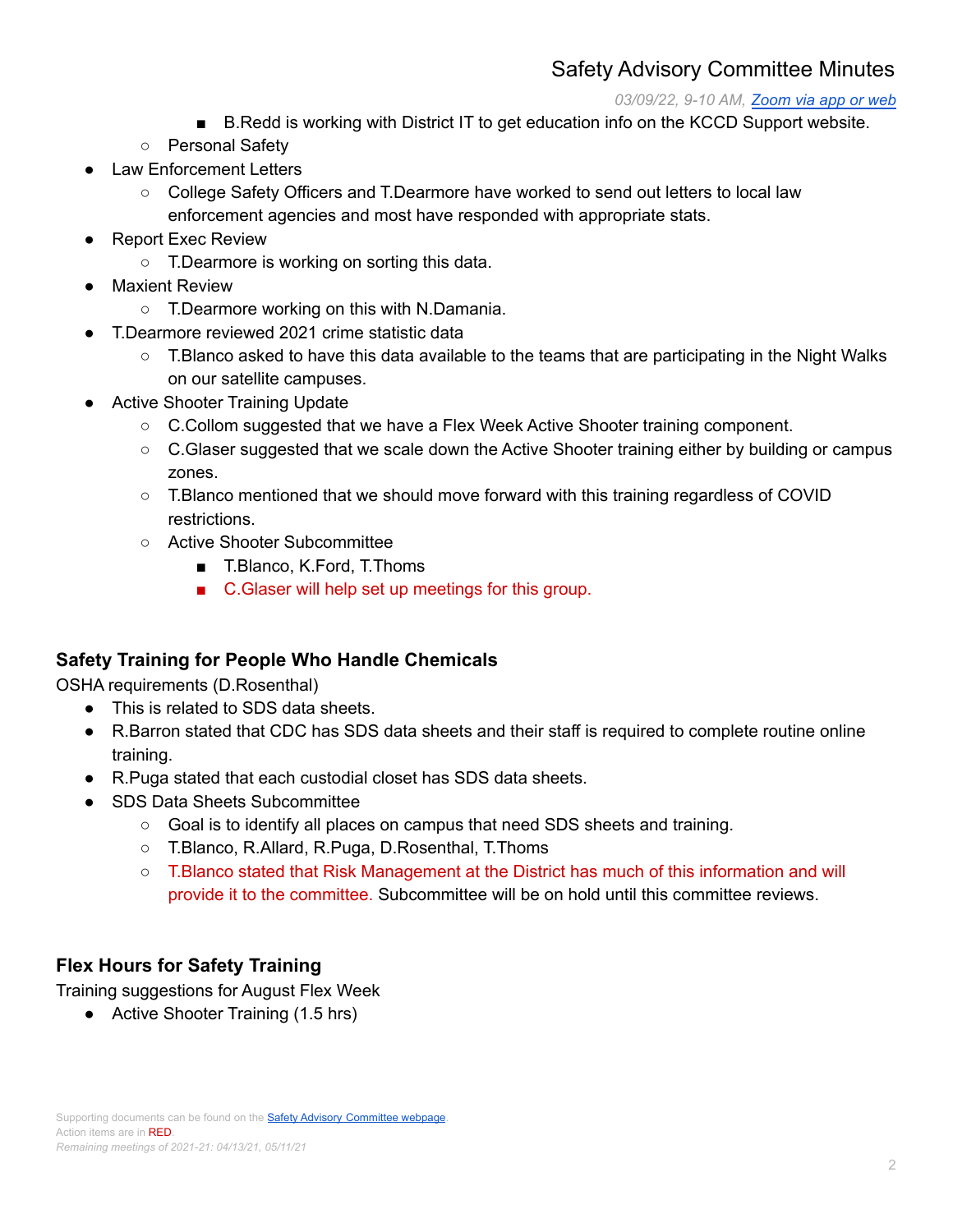# Safety Advisory Committee Minutes

#### *03/09/22, 9-10 AM, [Zoom](https://cccconfer.zoom.us/j/95588517472?pwd=OTV2dmFlMHN3dWkxRndrem1YL2dQQT09) via app or web*

- First Aid/CPR/Stop The Bleed Review (C.Collom mentioned to investigate how much we can scale down the knowledge portion of this course to provide during Flex Week. This could also be a review.) (1.5 hrs)
- Safety Data Sheets Training (T. Thoms volunteered to provide this training.)
- Emergency Responder Training
- Campus Security Authority Training

### **Review & Update Emergency Response Procedures**

Updates

● District hired a company that is evaluating our Emergency Response Procedures. This will take several months to complete. T.Dearmore will follow up with J.Grubbs.

# **COVID Protocols**

Updates (College Safety, Risk Management)

- Testing remains strong and positivity rate remains low. The Daily Health Checker is still in place.
- Masks are now highly recommended. Faculty can require them in their classrooms through their syllabus.
- We have removed the checkpoints on campus.

#### **Roundtable Updates**

M&O (R.Puga)

- Courtesy Cart service decals and posts (R.Puga)
	- Working on some technical difficulties and this will be done within the week.
- Trees by Agriculture area
	- Some have been repurposed for reinstallation later.
- A portable restroom shower will be installed in P11 by the end of the month. This is for student athletes.
- New LED lighting is being installed in P3.

#### HR (J.Fisher)

- Title IX campus-wide training
	- Provided one in person training where few people attended
	- HR procedure might be updated in the future
	- Looking into providing training with outside contractor

Food Services (F.Cabuena)

#### CDC

Supporting documents can be found on the **Safety Advisory [Committee](https://committees.kccd.edu/bc/committee/safety-advisory-committee) webpage** Action items are in RED. *Remaining meetings of 2021-21: 04/13/21, 05/11/21*